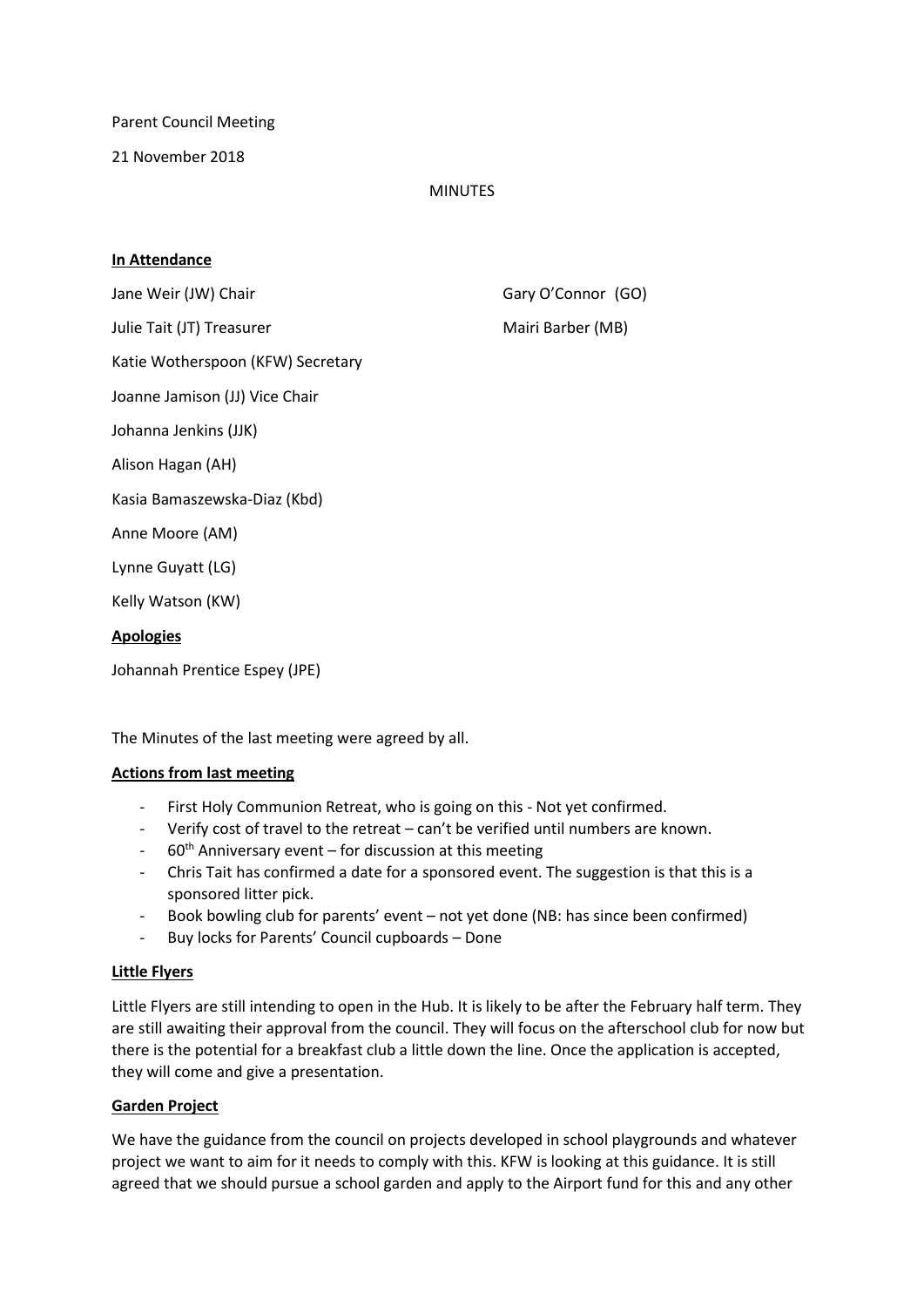appropriate fund. KFW will look further into what needs doing with regards to the Council and will report back.

# **School Bus / Playground Supervision**

The question has been asked, who is responsible for the children who take the bus from Kirkliston, between getting off the bus in the morning and the school bell going at 8.50. There was no clear answer to this and it was agreed that AH would approach the council to get an answer.

GO asked that the Parents' Council remind parents to inform the school if there are any changes to using the bus, e.g. a child is not taking the bus on a particular day or they are taking the bus on a day they usually do not.

It was also suggested that a letter is sent out from the school on parent pay reminding parents of the rules for children using the school bus.

## **Headteacher's Report**

- Interviews are being held for three PSA positions.
- New Business Manager and Receptionist have started so any backlog on admin should soon be cleared.
- Mr O'Connor will remain acting Head until the new acting Head takes up post in the New Year.
- The final pieces of furniture are arriving for the Agile Spaces project.
- P3 have moved to the break out room to make the best use of space.
- Mr O'Connor asked that the Parent's Council put a reminder on Face Book to bring in wellies for this bad weather and if anyone has spares, they will find a good home at the school.
- Mr O'Connor asked for the PC contribution to the Newsletter by 27 November.

## **Treasurer's Report**

- The Scotmid Bag Pack made £439
- The balance at the bank as of 21.11.18 was £1,855.35 (including Bag Pack funds)
- There is nothing else to come out at the moment.

## **Funding Requests**

- Headphones - £4.94 a unit x 30 = **£122.82**

## **APPROVED**

## **Fundraising**

## **Sponsored Litter Pick**

- It was agreed that this would be a better option than a danceathon
- Date agreed at **26th April 2019**
- Suggestion to get Clean Ferry involved
- Suggestion to get some press involvement
- Need to get litter pickers

# **Quiz and Curry Night**

- It was agreed that this would be the most popular event
- Date agreed as 2<sup>nd</sup> Feb 2019
- Bowling Club booked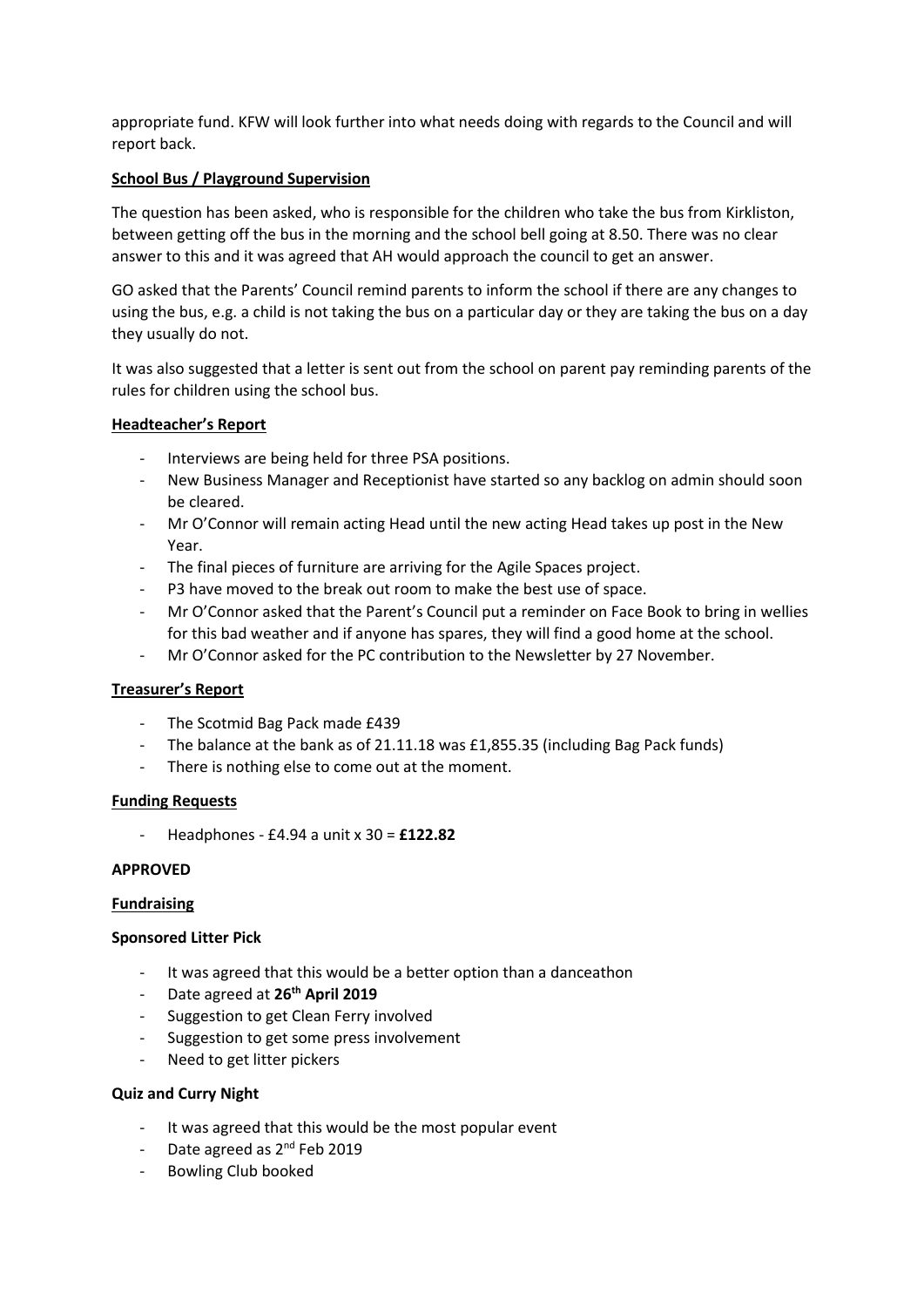# **60th Anniversary Event**

It was agreed to put together a working group to pull together an idea of what this event might be. This will include JW, KFW, AH, KW, JJK, LG, MB, Mrs Hart and another member of the parent body. This group will report back to the Parents' Council in the New Year.

The event will be in March 2019 but we need to find a date that takes into account other school events and commitments and coordinate with the school and Fr Deeley.

There was also discussion of the potential of having a commemorative item for sale. AH agreed to research this.

# **Questions from the Parent Body**

## **Headphones for use with the IT facilities?**

Organised – see above funding request note.

# **Staffing**

See headteacher's report.

# **Is it possible to start a payment plan in P6 for P7 school camp to allow parents a longer period of time to pay**

Parents will be able to start paying for camp from the beginning of the school year in August.

# **Have the children started to practise the singing for the Christmas Lights Switch On?**

- The children have started to practise.
- It was decided that the choir would be  $p4$  and above (this was later changed to  $p3$  and above at the request of the Parents' Council).

# **Can ParentPay please be updated to remove all the outstanding amounts that are sitting on accounts that have already been paid?**

- GO will look into this

## **P6/7 Cloakroom**

- A solution still needs to be found to make more room for the children's coats and bags. This will continue to be explored.

# **AOB**

# **Connect (the Scottish parent teacher council) has put out advise asking parents' councils to consider how to handle Christmas gifts to teachers, including considering banning them.**

This was discussed and it was felt that it should be left up to individual families to decide if they wish to give any teachers gifts, a ban seemed unnecessary and not in the remit of the Parents' Council however, it was agreed that it would be a good idea to find a way to reduce any stigma that this might cause for people.

The decision was to have a drop off point for gifts and ask parents who wish to give gifts to use this rather than send them in with children. This would reduce any stigma attached to gift giving and help save time and congestion in the mornings.